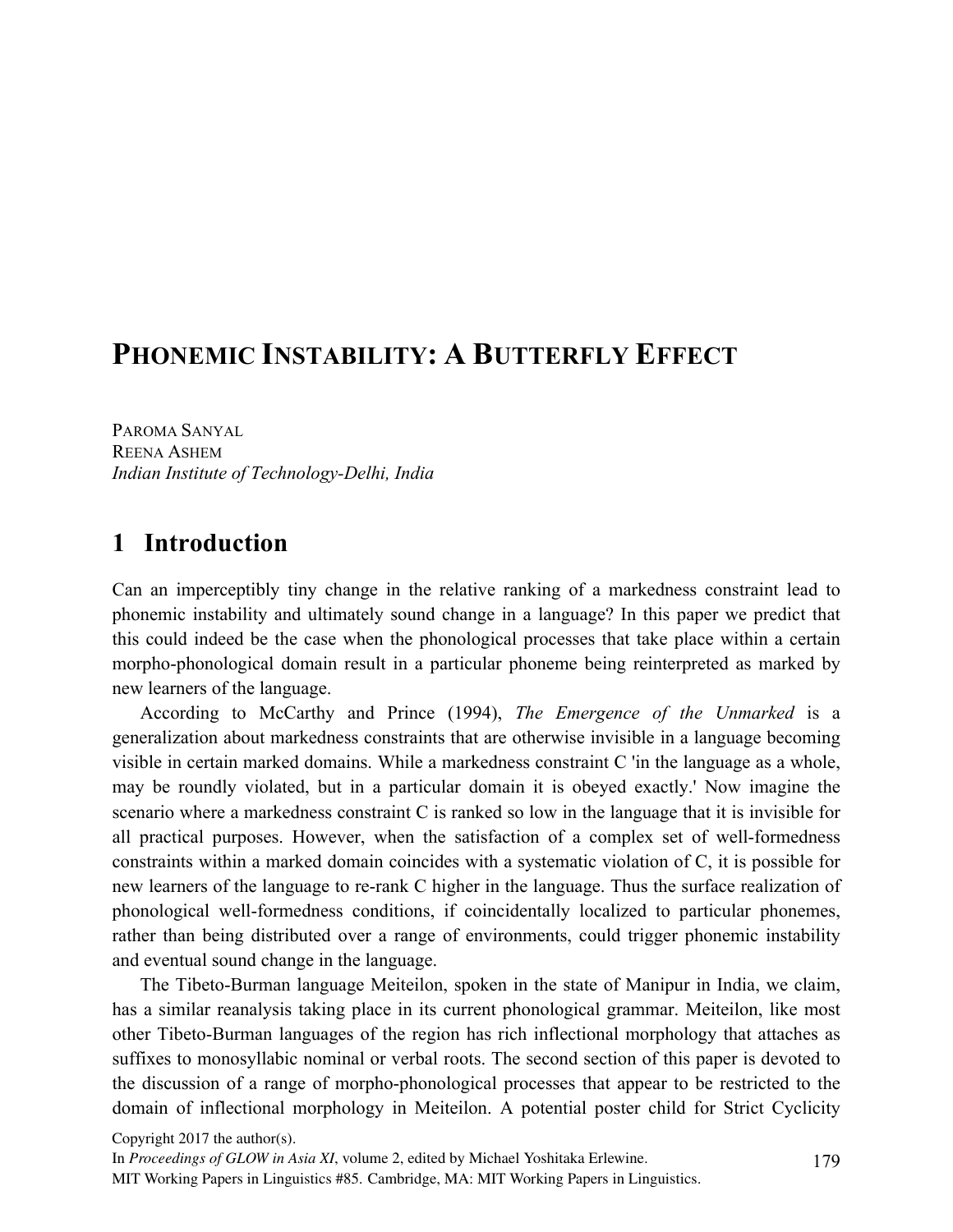(Kiparsky 1982), these sandhi rules apply cyclically with each layer of affixation, between the phonemes at the morphological boundary. Unlike the textbook example case of English lexical morphology, these are inflectional morphemes adding TAM information onto verbal roots. Our initial research which sets out to explore the phonological markedness constraints triggering these allomorphic alternations, eventually led us to linking it with the quite well-recorded but hitherto unrelated factor of free variation between the sonorants  $/n/$  and  $1/$  in the language.

Analysis of the phonological environments, in the third section of the paper, reveals that the grammar of Meiteilon has a strong preference that the roots ending in stops be followed by stops and the roots ending in continuent consonants, by continuents. In the framework of Optimality Theory (Prince and Smolensky 1993), this translates into the satisfaction of the markedness constraint Agree [continuency]. This constraint, once suitably parameterized to block potential overapplication and underapplication, serves as a perfect descriptive device to characterize the morpho-phonologically triggered allomorphy in the language.

This is the point at which the story of Meiteilon deviates from the set narrative of phonological analysis of morpho-phonological processes in a language. Compared to the number of stops, both oral and nasal, the language has very few continuent consonants. It has a couple of fricatives, /s/ and /h/, glides /j/ and /w/ and a single lateral /l/. Of these the lateral happens to be the only continuent that appears in the inflectional boundary with the root. Consequently, the suffix-initial laterals systematically fail to surface in a large section of the vocabulary. The fourth section of the paper discusses the potential implications of singling out a phoneme for phonologically motivated allomorphy.

Independent of these morpho-phonological contexts that we examine, the existing literature on Meiteilon (Bhat and Ningomba, 1997; Chelliah, 1997; Y.Singh, 2000; Takhellambam, 2015) describe at least two phonological contexts where the lateral fails to surface in the output.

- a. The lateral /l/ is in free variation with the nasal /n/ in coda position
- b. The rhotic /r/ is in complementary distribution with the lateral /l/ intervocalically.

In this paper we contend that these contexts which exhibit a clear dispreference for the lateral phoneme are linked to the accidental isolation of the /l/ in morpho-phonological contexts.

#### **2xxMorpho-phonological Processes in Meiteilon**

Meiteilon has a large number of aspect, mood, negation, and directionality marking morphemes that suffix onto the monosyllabic verb root. Similarly, nominal roots can also carry suffixes for information structure, possessive, demonstrative and associative. However, unlike the verbal roots which are bound morphemes and cannot surface without affixes, the nominal roots are free morphemes. Table (1) shows the list of verbal and nominal inflections in Meiteilon.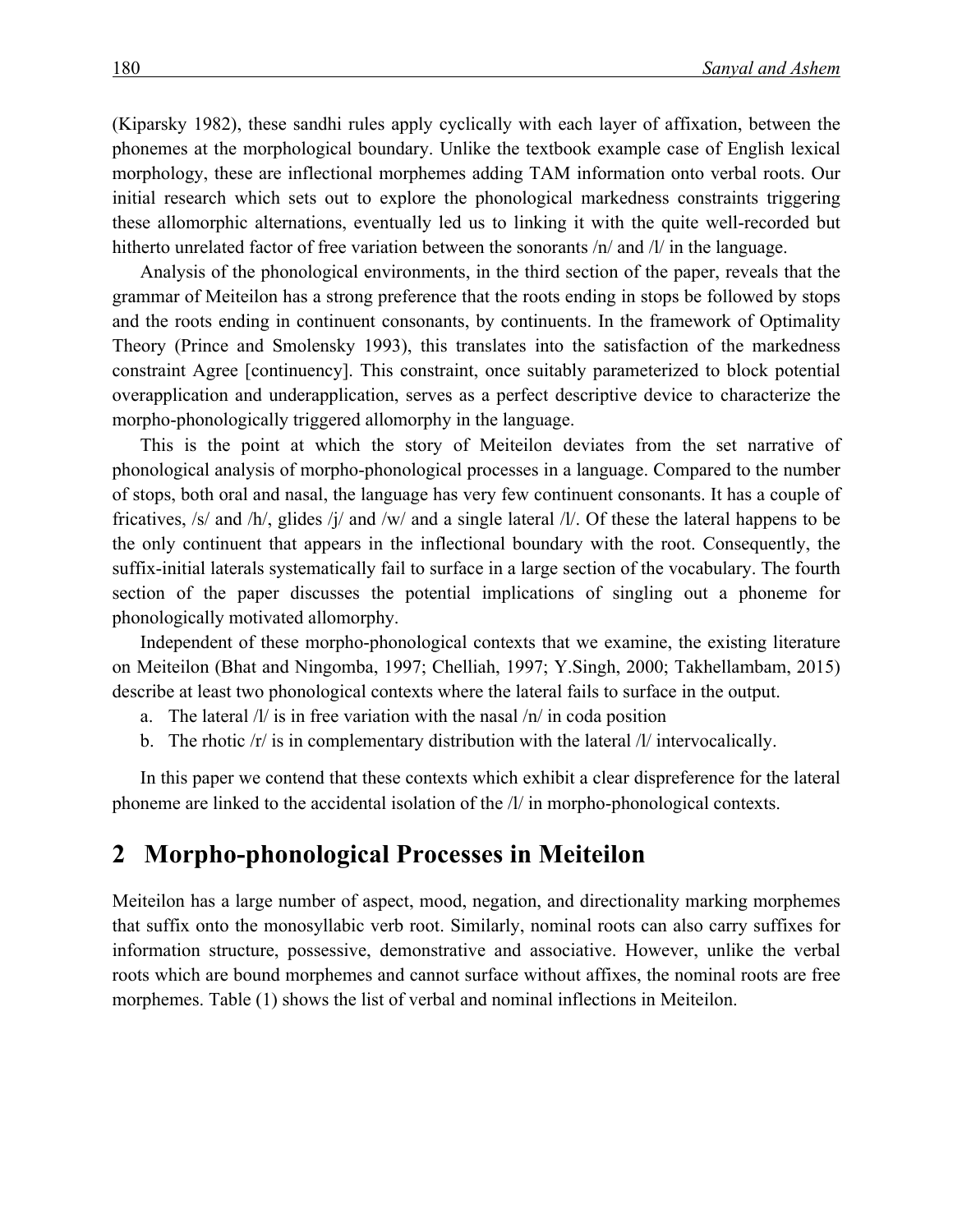| Verbal Inflection |                      |         |                  |       | Nominal Inflection |  |
|-------------------|----------------------|---------|------------------|-------|--------------------|--|
|                   | /l/ initial morpheme |         | non-/l/ morpheme |       |                    |  |
| $-li$             | Progressive marker   | $-k9ni$ | Volitional       | -tu   | Demonstrative      |  |
| $-li^1$           | Indicative mood      | -te     | Negation         | -kə   | Associative        |  |
| $-le$             | Deictic (towards)    | -nu     | Prohibition      | $-pθ$ | Nominalizer        |  |
| $-lo$             | Imperative marker    | $-khi$  | Temporal Marker  | -ki   | Genitive           |  |
| $-lu$             | Deictic (outwards)   | -ni     | Copula           | -ti   | Topic              |  |
| -ləm              | Evidential marker    | -nə     | Adverbial        | -pu   | Focus              |  |
| -le               | Perfective marker    |         |                  | -ne   | Associative        |  |
| $-$ loy           | Negation (future)    |         |                  | $-si$ | Demonstrative      |  |
| $-$ lək           | Deictic (away)       |         |                  |       |                    |  |

(1) List of Inflectional morphemes

This list highlights two phonologically notable points:

- All these inflectional morphemes are consonant initial
- A large proportion of the verbal inflections begin with the lateral phoneme /l/

For a language that allows both CV and CVC verb roots, suffixation of V-initial inflections would produce a context for hiatus resolution. Having C-initial affixes optimizes the inflectional paradigm in order to side-step the context of hiatus resolution altogether (Ashem and Sanyal 2016).

The consonants occurring at the beginning of C-initial suffixes can be phonologically divided into two categories, obstruents and sonorants, based on the manner of articulation. The Obstruent consonants are all plosives, and each one of them (except the aspirated plosive of the temporal marker) shows voicing alternation. The sonorant consonants on the other hand show a predominance of /l/ with an occasional /n/. Since the obstruents are all plosives, the distinction can be further extended between Stop consonants characterized by the feature [-continuent] and the rest. In this re-characterization, Nasals will get clubbed in with the Stop consonants, leaving the lateral, /l/ as the only consonantal phoneme in the [+continuent] list.

Similar to these, the coda consonant of the CVC verb root can contain either a lateral/nasal or voiceless plosive. The phonemic distinction between /n/ and /l/ is lost in the coda position. Therefore these have been argued to be in a 'free variation' in literature (Bhat and Ningomba, 1997; Chelliah, 1997; Y.Singh, 2000; Takhellambam, 2015).

|                 | a. Onset: Phonemically distinct | b. Coda: Free Variation |         |  |
|-----------------|---------------------------------|-------------------------|---------|--|
| la              | 'banana leave'                  | lan                     | 'war'   |  |
| n <sub>a</sub>  | 'ear'                           | lal                     |         |  |
| $\mathsf{I}$ ən | 'thread'                        | lin                     | 'snake' |  |
| n <sub>en</sub> | vou'                            |                         |         |  |

(2)  $/l / \sim/n/$  alternation at coda position

<sup>&</sup>lt;sup>1</sup> The previous works take /i/ to be the form of indicative mood marker (Bhat and Ningomba, 1997; Chelliah, 1997; Y. Singh, 2000). However, Ashem and Sanyal (2016) presenting a paradigm uniformity account argues that CV is the underlying skeleton of all inflectional morphemes. Thus, they treat /li/ to be the underlying form of the indicative mood.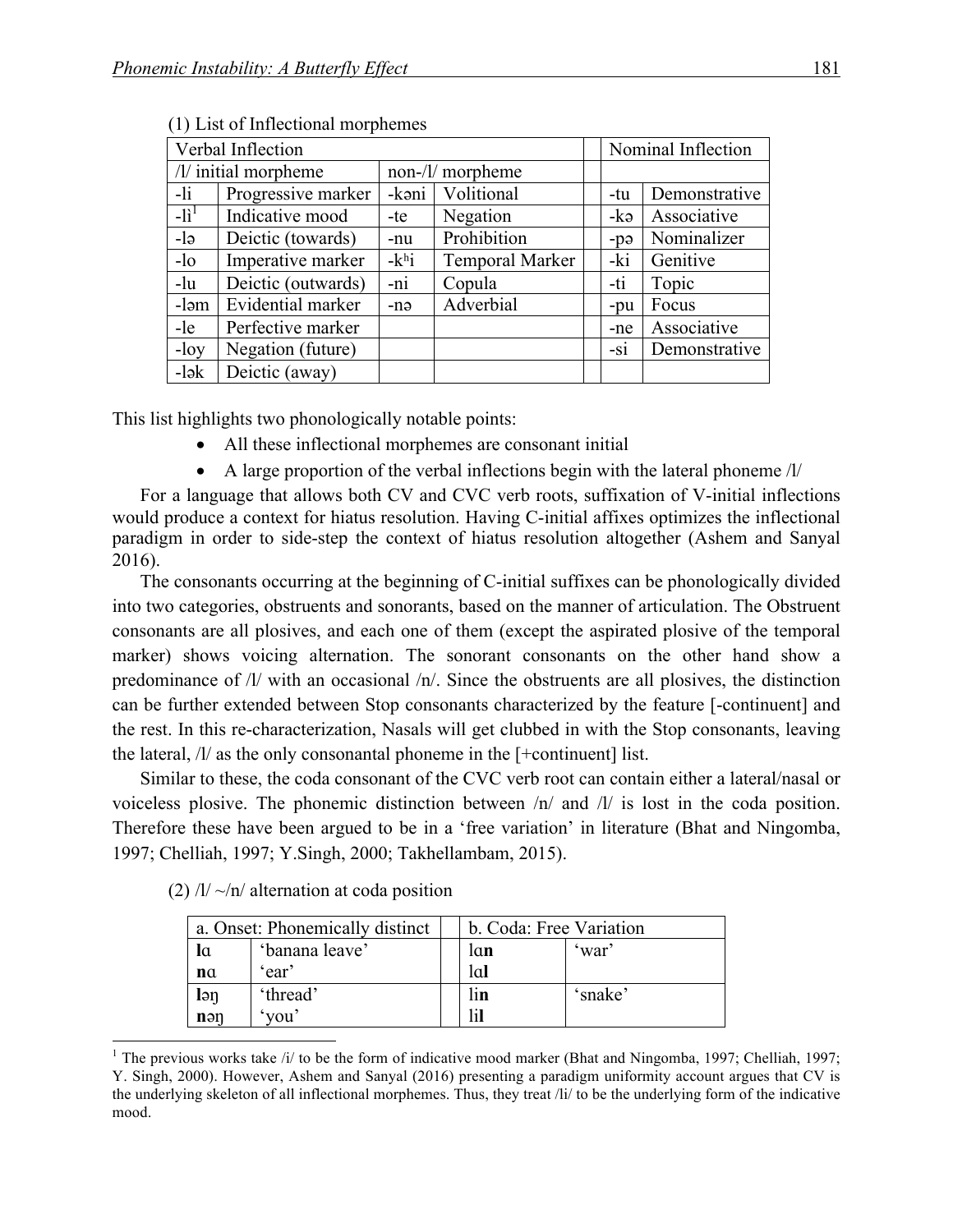So, in the coda of verb roots too, we would expect the lateral and nasal to be in free variation. However, since verb roots are bound morphemes, the surface form will always be colored by the phonological characteristics of the following suffixal morpheme. When followed by a nasal or lateral, it surfaces as a nasal or lateral respectively.

| <b>ROOT</b>                                                                                               | $-C_{[plosive]}$                                | $-C_{[nasal]}$                                | $-C_{[lateral]}$                                |
|-----------------------------------------------------------------------------------------------------------|-------------------------------------------------|-----------------------------------------------|-------------------------------------------------|
| $CVC_{[plosive]}$                                                                                         | $C_{\text{[plosive]}}$ - $C_{\text{[plosive]}}$ | $C_{\text{[plosive]}}$ - $C_{\text{[nasal]}}$ | $C_{\text{[plosive]}}$ - $C_{\text{[lateral]}}$ |
|                                                                                                           | Voicing assimilation                            |                                               | <b>MORPHOPHONEMICS</b>                          |
| $\text{CVC}_{\text{[nasal]}/\text{[lateral]}} \mid \text{C}_{\text{[nasal]}}\text{-C}_{\text{[plosive]}}$ |                                                 | $C_{\text{[lateral]}}$ - $C_{\text{[nasal]}}$ | $C_{[nasal]}$ - $C_{[lateral]}$                 |
|                                                                                                           | Voicing assimilation                            | Nasal assimilation                            | Lateral assimilation                            |
| СV                                                                                                        | $V-C_{[plosive]}$                               | $V-C_{[nasal]}$                               | $V-C_{\text{[lateral]}}$                        |
|                                                                                                           | Voicing assimilation                            |                                               | Rhoticization                                   |

(3) List of Morpho-Phonemic environments

The unexpected part in table (3) is that the suffix-initial laterals, which are always in the onset position of a syllable, and therefore expected to show no free variation, show five different kinds of changes depending on the phonological features of the preceding phoneme.

- Complete assimilation of the lateral to the preceding consonant
- Lateral deletion
- No change
- Complete assimilation of preceding consonant to the lateral
- Rhoticization of the lateral

All these phonological processes are triggered by a common morpho-phonological environment, namely, a root consonant or vowel followed by a lateral-initial suffix. Yet they show different results. In order to analyze these further, we further categorize them as per place of articulation of the preceding consonant.

Coronal stops and nasals match with respect to place of articulation with the following lateral, and this environment exhibits no morpho-phonological change. The nasal coda of the root always surfaces as a lateral instead of a nasal when followed by a lateral-initial suffix.

- (4) Non-alteration of /l/ with coronal stop and nasal
	- a. tombə iskul čət- -le è čət-**le** /\*čət-**e** /\*čət-**te** Tomba school go- Perf 'Tomba has started school.'
	- b. tombə yum hən-  $-li \rightarrow$  həl-li /\* hən-i / \*hən-ni Tomba house return Prog 'Tomba is returning home.'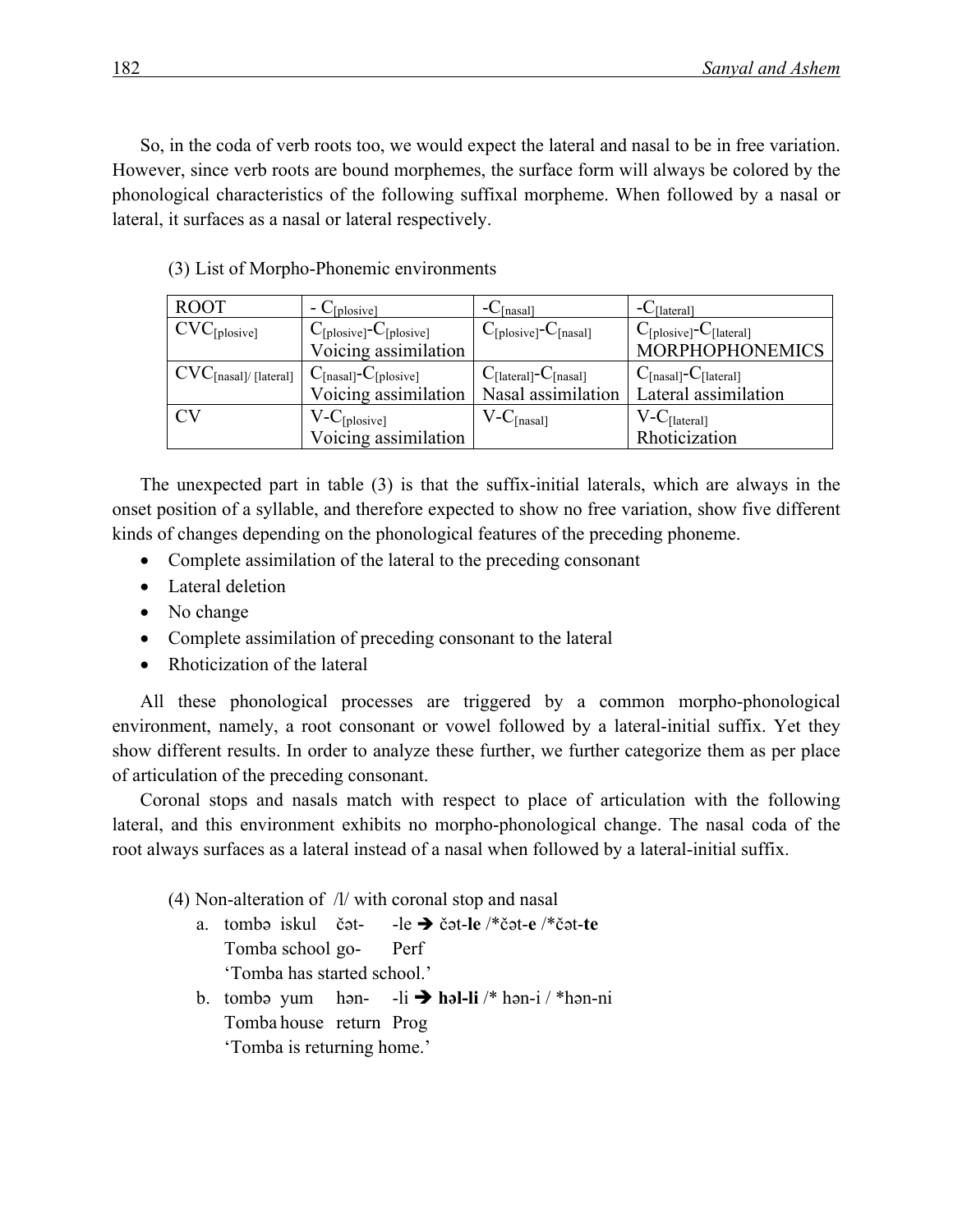When preceded by labial stops, whether oral or nasal, the  $\Lambda$  of the following suffix shows complete assimilation. In this case /l/, being a coronal consonant, does not match in either place or manner feature with the preceding labial phoneme.

(5) /l/ alteration with labial stop and nasal a. tombə če nəp- -li è nəp-**pi /\* nəp-ni /\* nəl-li** Tomba paper stick Prog 'Tomba is sticking (the) paper.' b. tombə če nəm- -li ènəm-**mi/ \*nəm-ni/ \*nəl-li** Tomba paper print Prog 'Tomba is printing (the) paper.'

If the assimilation is triggered by a non-matching place and manner of articulation, all other things being equal, we would expect the velar stops, both oral and nasal, to show the same result of complete assimilation. With respect to Meiteilon, we find that while that is true of the velar nasal, there are other factors blocking the assimilation of the lateral to the velar stop.

- (6) /l/ alternation with velar stop and nasal
	- a. tombə pʰi kək- li è kək-**i** /\*kək-**ki** /\*kək-**li** Tomba cloth cut-Prog 'Tomba is cutting (the) cloth.' b. tomba če  $t<sup>h</sup>$ an- -li  $\rightarrow$   $t<sup>h</sup>$ an-ni
	- Tomba paper carry Prog 'Tomba is carrying (the) paper.'

When preceded by a vowel the suffix-initial /l/ changes to the rhotic. This alternation is not restricted to inflectional domain. Also, this is the only phonological environment where the rhotic /r/ appears in Meiteilon. Due to this, /r/ and /l/ have been argued to be allophones in complementary distribution in previous work on the language (Bhat and Ningomba, 1997; Chelliah, 1997).

(7) Rhoticization of /l/ in intervocalic environment a. tombə čɑk čɑ-le è čɑ-**re** tombə rice eat-Perf 'Tomba had meal.' b. wa- + -li  $\rightarrow$  wa-ri 'story' word string

A summary of the alternation pattern of lateral-initial suffixes shows that the preferred strategy in the language is assimilation to the preceding stop consonant.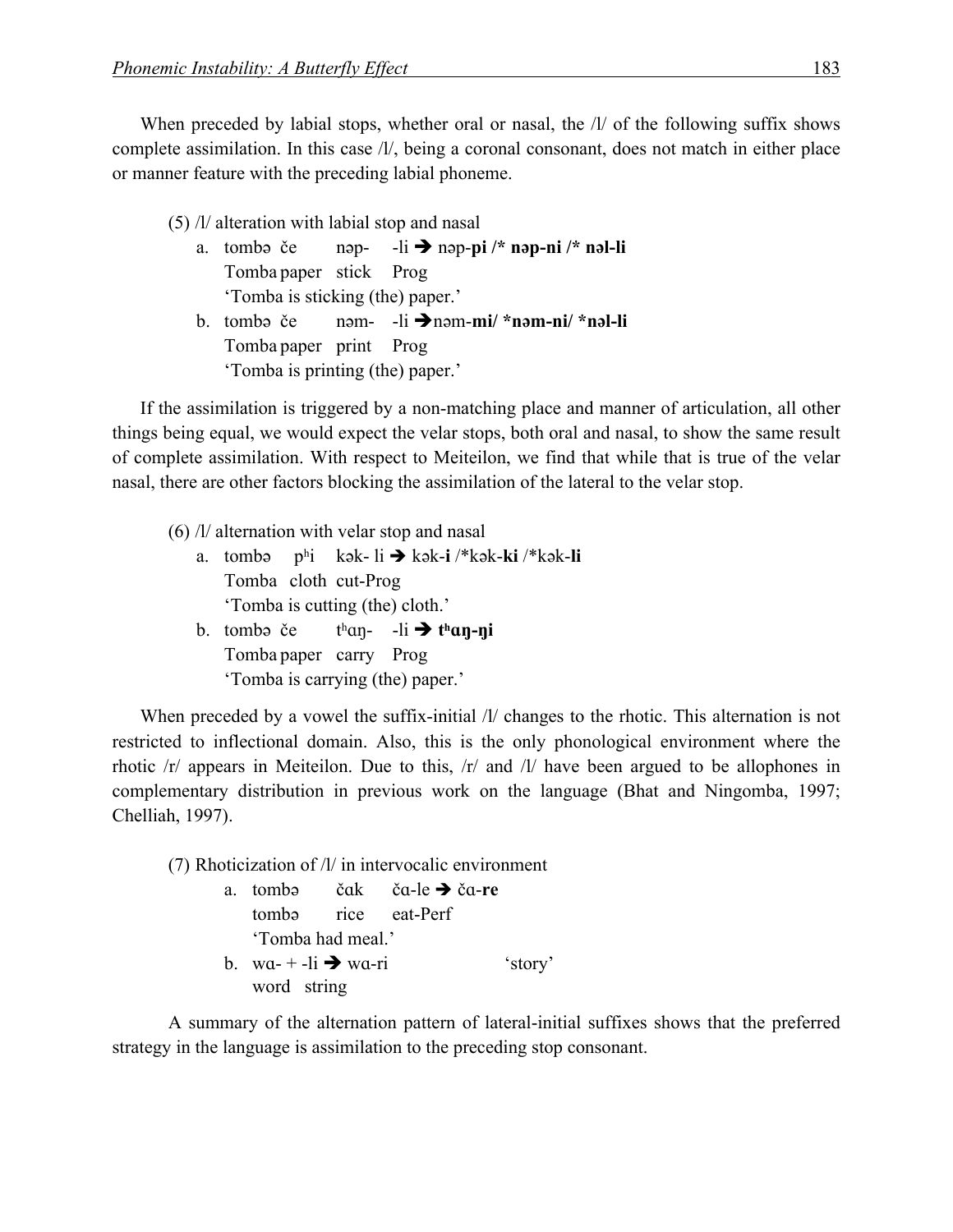|             |                       |            |         | Plosive   Nasal   alternation type    |
|-------------|-----------------------|------------|---------|---------------------------------------|
| a           | Labial                | $D-D$      | $m-m$   | complete assimilation                 |
| $\mathbf b$ | Velar                 | $k - \phi$ | $n-n$   | deletion / complete assimilation      |
|             | $ c $ Coronal $ t-1 $ |            | $1 - 1$ | no alteration/alteration of root coda |

(8) Alternation pattern of lateral-initial suffix

However, in the specific case of the velar plosive, coronal plosive and nasal, this assimilation seems to be blocked. After failing to assimilate to the preceding stop, each of these cases ends up using a different strategy to satisfy the morpho-syntactic requirement to assimilate. In the following section we present a unified analysis for each of these cases.

### **3xxAnalysis of Morpho-phonological Processes**

In the preceding section we showed that the morpho-phonemic assimilation takes place between sounds which do not match with each other with respect to the feature [continuency]. Plosives and Nasals being stop consonants are [-continuents] while laterals are [+continuents]. Thus the markedness constraint that triggers allomorphy is something that requires the adjacent segments to have the same value for the feature [continuency].

- (9) Agree [continuency]: This constraint incurs a violation each time adjacent segments do not match for the feature [continuency].
- (10) Factoral typology of Agree [continuency] in the context of a stop followed by a lateral

|                    | $C_{[-cont, -son]}$ - $C_{[+cont, +son]}$                                                   | Agree [cont]   Ident [son] Ident [cont] |   |   |
|--------------------|---------------------------------------------------------------------------------------------|-----------------------------------------|---|---|
| a                  | $C_{[-cont, -son]}$ - $C_{[+cont, +son]}$                                                   | * I                                     |   |   |
| $b^{\circledcirc}$ | $C_{[-cont, -son]}$ - $C_{[-cont, +son]}$                                                   |                                         |   | ∗ |
| $\mathbf c$        | $C_{[-cont, -son]}$ - $C_{[-cont, -son]}$                                                   |                                         | * | * |
| $d^{\sigma}$       | $C_{[+cont, -son]}$ - $C_{[+cont, +son]}$                                                   |                                         |   | * |
| e                  | $C_{\lceil +\text{cont}, +\text{son}\rceil}$ - $C_{\lceil +\text{cont}, +\text{son}\rceil}$ |                                         | * | ∗ |

When a stop consonant (-continuent, -sonorant) is followed by a lateral (+continuent, +sonorant), the factoral typology suggests that the optimal way to satisfy the markedness constraint Agree [continuency] would be to either convert the lateral to a nasal (-continuent, +sonorant) as in (b) or spirantantize the stop to a fricative (+continuent, -sonorant) as in (d). In both these cases, the output candidates (b) and (d) incur just one violation of the faithfulness constraints, as opposed to candidates (c) and (e) that incur two violations each. Further, given purely phonological motivations like positional faithfulness of prosodic positions like onset, we would expect (d) as the optimal candidate rather than (b) as regressive assimilation is argued to be universally unmarked (Lombardi 1999). However, as per the Meiteilon data discussed in the preceding section we find neither spirantization, nor laterals changing to nasals. This suggests that there are other influential constraints in the mix, apart from Agree [continuency],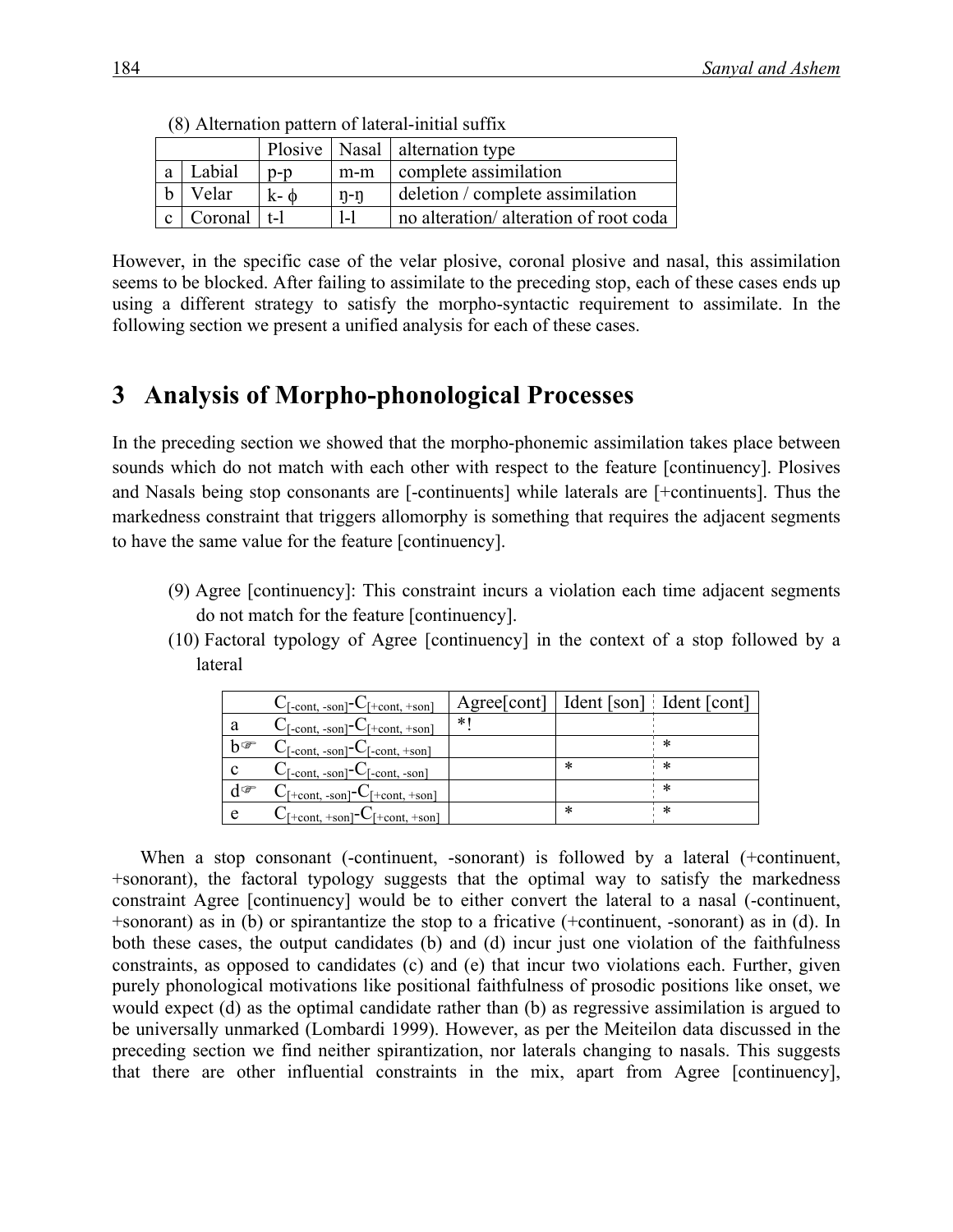determining the output candidates. The following subsections discuss the reason for including two such constraints, Anti-Ident and Root Faith.

#### **3.1 Anti-homophony**

Ashem and Sanyal (2016) adopt the formalism of Anti-Ident constraint proposed in Crosswhite (1999) to show how homophonous outputs are blocked in the inflectional paradigm of verbs in Meiteilon.

| (11) Anti-Ident Constraint                                            |                       |
|-----------------------------------------------------------------------|-----------------------|
| For two forms, S1 and S2, $S1 \neq S2$ ,                              |                       |
| $\exists \alpha, \alpha \in S1$ , such that $\alpha \neq \Re(\alpha)$ | (Crosswhite, 1999; 8) |

In other words, since Meiteilon already has nasal initial suffixes in the verbal paradigm, the presence of these prevents laterals from changing into nasals. In fact, not just the nasal /n/, we also show that the presence of k-initial and t-initial suffixes blocks complete assimilation of the suffix initial lateral to root final /k/ and /t/ sounds as well.

| Input             | lak-le  |      | Anti-Ident Agree[cont] | Ident [cont] Ident [son] |        |
|-------------------|---------|------|------------------------|--------------------------|--------|
|                   | lak-ke  |      |                        |                          |        |
|                   | lak-ne  |      |                        |                          |        |
| a                 | lak-le  |      | $*1$                   |                          |        |
|                   | lak-ke  |      |                        |                          |        |
|                   | lak-ne  |      |                        |                          |        |
| b                 | lak-ke  | $*1$ |                        | $\ast$                   | $\ast$ |
|                   | lak-ke  | *1   |                        |                          |        |
|                   | lak-ne  |      |                        |                          |        |
| $\mathbf c$       | lak-ne  | $*$  |                        | $\ast$                   |        |
|                   | lak-ke  |      |                        |                          |        |
|                   | lak-ne  | $*1$ |                        |                          |        |
| $d^{\circledast}$ | $lak-e$ |      |                        | $\ast$                   | $\ast$ |
|                   | lak-ke  |      |                        |                          |        |
|                   | lak-ne  |      |                        |                          |        |
| $e^{\bullet}$     | lal-le  |      |                        | *                        | $\ast$ |
|                   | lak-ke  |      |                        |                          |        |
|                   | lak-ne  |      |                        |                          |        |

(12) Anti-homophony blocking in Meiteilon

The candidate outputs in both (b) and (c) violate the morphologically motivated antihomophony constraint anti-ident, since in both cases two of the output candidates are identical. Candidates in (d) emerge as optimal since they manage to satisfy both the markedness constraint Agree [cont] as well the anti-homophony constraint. Candidates in (e) incur equal violations as (d) and given our set of constraints should also surface. In the following section we discuss the constraint Root Faith that rules out the candidate (e).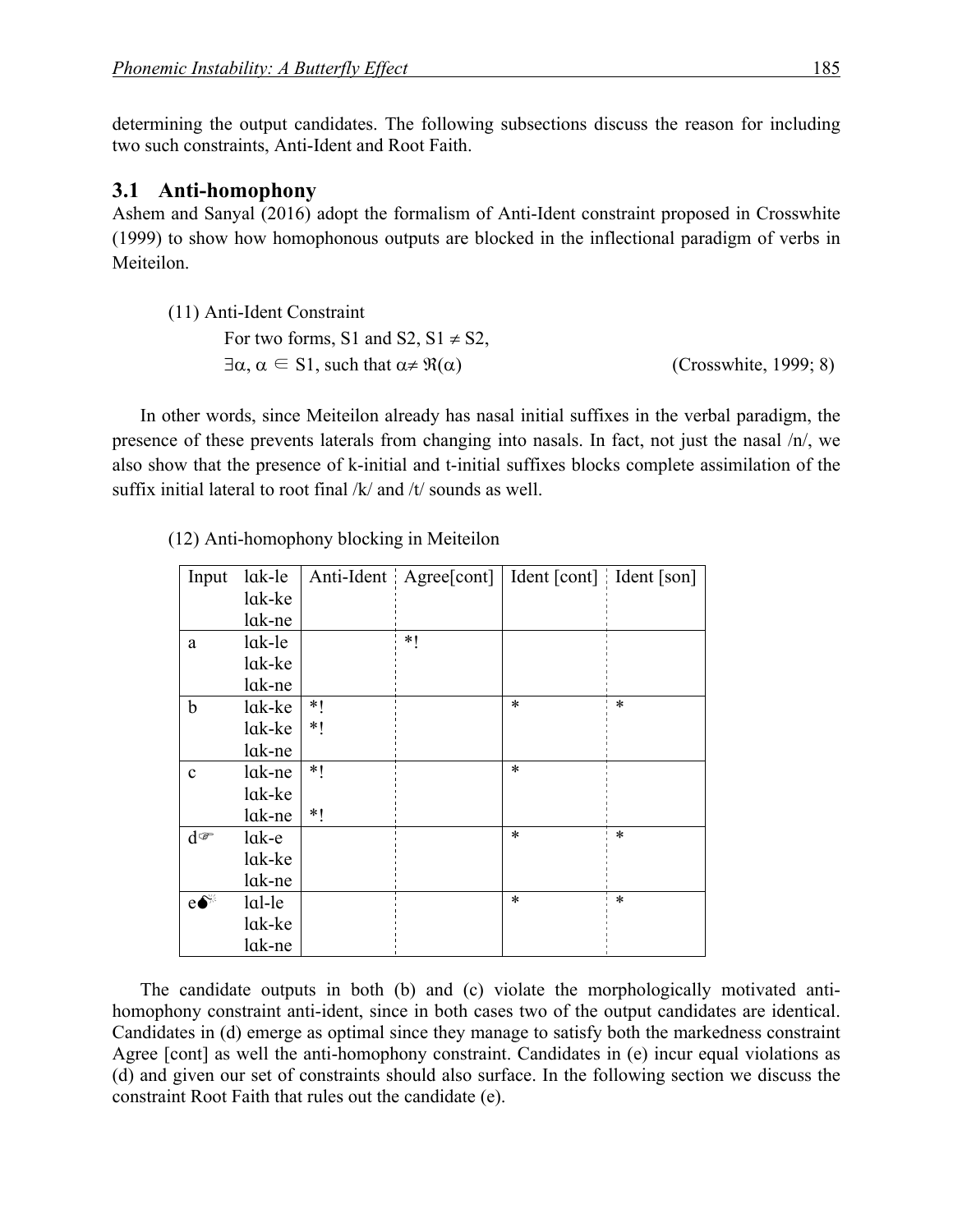#### **3.2** Root Faith

The anti-homophony condition explains why the laterals do not change to nasals, but fails to explain why the plosives do not change to [+continuent] in order to satisfy Agree [cont]. The explanation for this lies in an independent phenomena that prefers lexical roots to be invariant wherever possible. The non-alternation of verb roots has been accounted for by (Ashem, 2016) through the proposal of incorporating a constraint Root Faith in addition to other faithfulness constraints in the language.

(13) Root Faith: This constraint incurs a violation each time the input and output representations do not match.

| Input        | lak-le |      | Anti-Ident Agree[cont] |        | Root Faith Ident [cont] Ident [son] |        |
|--------------|--------|------|------------------------|--------|-------------------------------------|--------|
|              | lak-ke |      |                        |        |                                     |        |
|              | lak-ne |      |                        |        |                                     |        |
| a            | lak-le |      | *1                     |        |                                     |        |
|              | lak-ke |      |                        |        |                                     |        |
|              | lak-ne |      |                        |        |                                     |        |
| $\mathbf b$  | lak-ke | *1   |                        |        | $\ast$                              | $\ast$ |
|              | lak-ke | *1   |                        |        |                                     |        |
|              | lak-ne |      |                        |        |                                     |        |
| $\mathbf{c}$ | lak-ne | *    |                        |        | $\ast$                              |        |
|              | lak-ke |      |                        |        |                                     |        |
|              | lak-ne | $*1$ |                        |        |                                     |        |
| $d^{\sigma}$ | lak-e  |      |                        |        | $\ast$                              | $\ast$ |
|              | lak-ke |      |                        |        |                                     |        |
|              | lak-ne |      |                        |        |                                     |        |
| e.           | lal-le |      |                        | $\ast$ | $\ast$                              | *1     |
|              | lak-ke |      |                        |        |                                     |        |
|              | lak-ne |      |                        |        |                                     |        |

(14) Ranking of Root faith in Meiteilon

While the co-ranking or even lower ranking of Root Faith with respect to other faithfulness constraints will suffice to block (e) from surfacing as the optimal candidate set, in effect the constraint Root Faith performs a more important function. It prevents underived words from undergoing assimilation triggered by Agree [continuency]. Therefore, Root Faith need to at least be co-ranked with Agree [continuency].

(15) Blocking continuency assimilation in underived roots

|                 |     |   | ləm 'land'   IdentRoot   Agree [cont]   Ident [cont]   Ident [son] |    |  |
|-----------------|-----|---|--------------------------------------------------------------------|----|--|
| $a \mathcal{F}$ | ləm |   |                                                                    |    |  |
|                 | ləl | ∗ |                                                                    | *′ |  |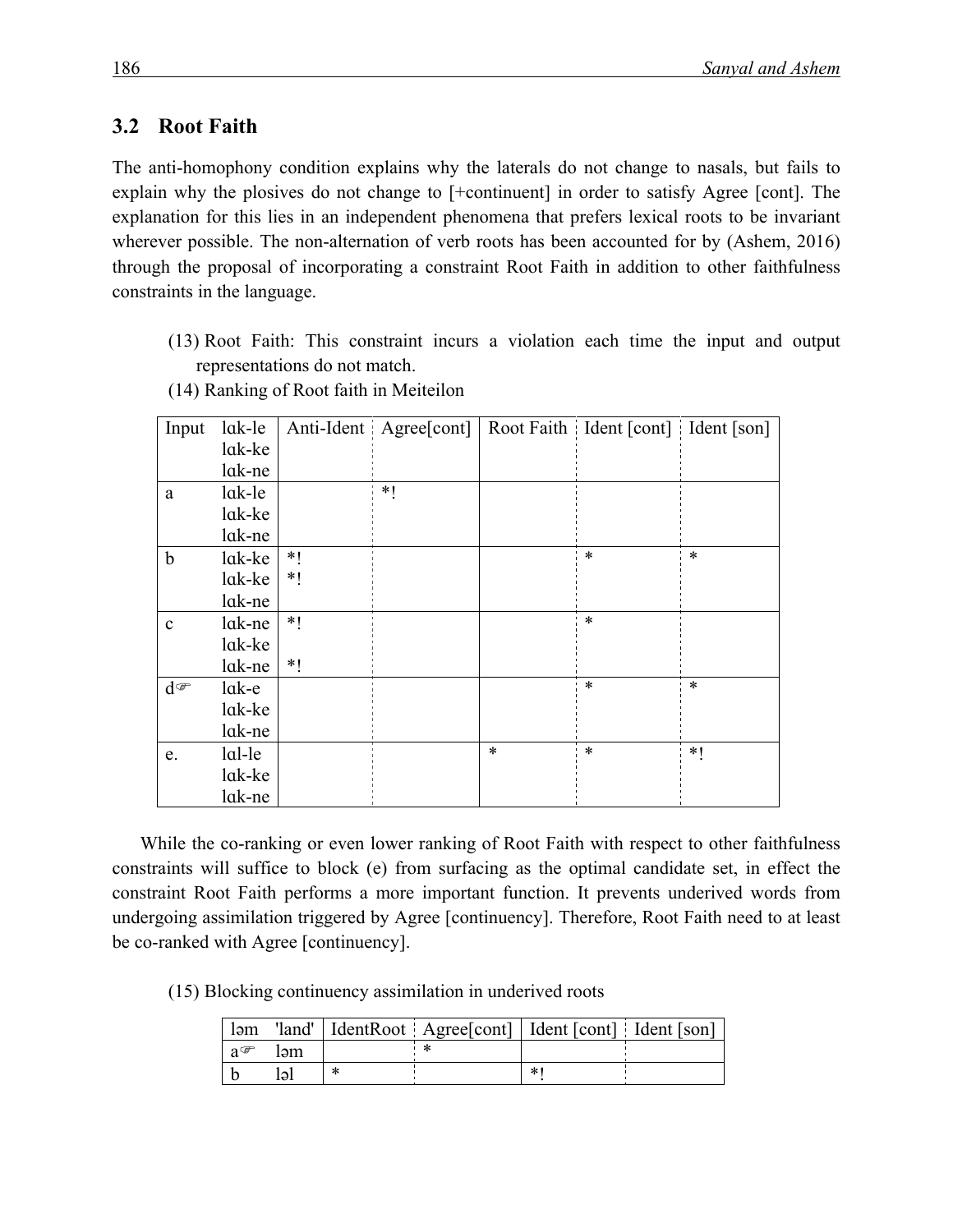At this point in our analysis we have three constraints, Agree [continuency], Anti-Ident and Root Faith that interact with other general faithfulness constraints to give us the result where the suffix-initial lateral deletes when preceded by a velar plosive. The puzzle now is to find why the lateral does not delete when preceded by a coronal plosive.

### **3.3** Agree [place]

The phoneme /t/ differs from the labial and velar plosives in having the same place of articulation as the lateral /l/. This means the velar and labial consonants would be incurring an additional violation of the markedness constraint Agree [place], which the coronal stops would not be incurring.

(16) Agree [place]: This constraint incurs a violation each time adjacent segments do not match for the place feature.

|              | čət-le |      |    | Anti-Ident Root Faith Agree [cont] & Agree [place]   Ident [cont] Ident [son] |        |        |
|--------------|--------|------|----|-------------------------------------------------------------------------------|--------|--------|
|              | čət-te |      |    |                                                                               |        |        |
| a            | čət-le |      |    |                                                                               |        |        |
| ☞            | čət-te |      |    |                                                                               |        |        |
| b            | čət-te | $*1$ |    |                                                                               | $\ast$ | $\ast$ |
|              | čət-te | $*1$ |    |                                                                               |        |        |
| $\mathbf{c}$ | čəl-le |      | *1 |                                                                               | $\ast$ |        |
|              | čət-te |      |    |                                                                               |        |        |
| d            | čət-e  |      |    |                                                                               | $\ast$ | $*1$   |
|              | čət-te |      |    |                                                                               |        |        |

(17) Ranking of Agree [place] in Meiteilon

If the markedness constraint Agree [cont] is conjoined with the markedness constraint Agree [place], using constraint conjunction (Bakovic, 1999), then the resulting conjoined constraint incurs a violation if and only if both its constituent constraints are violated at the same time. This means neither of these markedness constraints individually rank high in the language, however if the two segments do not match in place feature, then they need to match in continuency.

## **3.4 Underapplication and Overapplication of Agree [continuency]**

Underapplication is the scenario where a particular process fails to apply even though the environment triggering it is present. Given our formulation of the markedness constraint Agree [continuency], it should apply not just between consonants, but also between CV roots and stopinitial suffixes. These are also potential scenarios that violate both Agree [continuency] and Agree [place] simultaneously.

(18) 
$$
\text{ca-} + \text{-te} \rightarrow \text{ca-de} / * \text{ca-se}
$$
 'didn't eat'   
eat Neg

In Meiteilon, the constraint Agree [continuency] enforces assimilation to consonantal segments across a morpho-phonological boundary within the domain of the prosodic word. It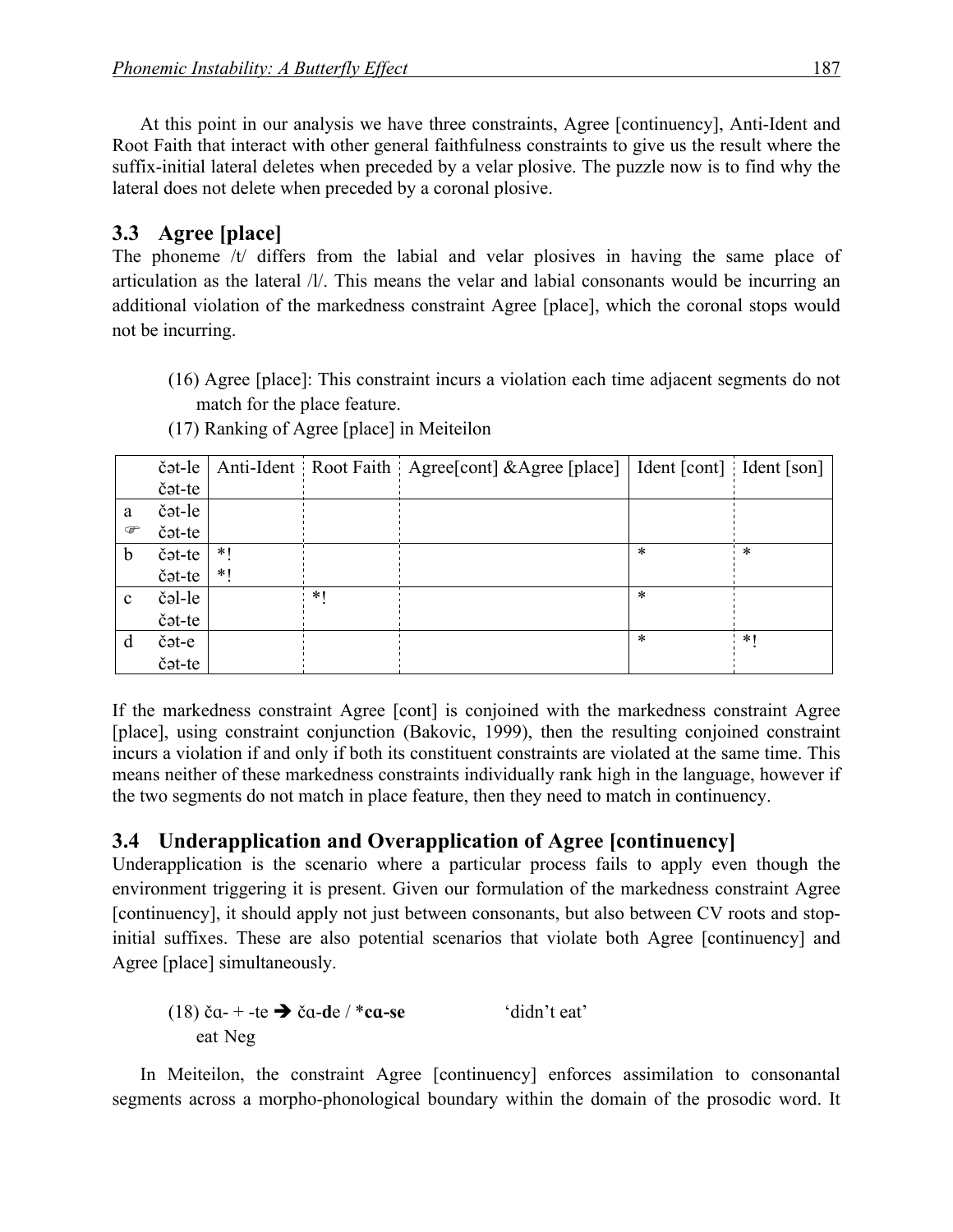doesn't apply to vowel followed by stop sequences across morphological boundaries. However, during such interactions, voicing assimilation does apply. Therefore, this shows that Agree [voice] which incurs a violation each time the voice feature does not agree. Nevertheless, our constraint hierarchy from (16) would indeed predict spirantization in this context.

| (19) Non-spirantization |  |  |
|-------------------------|--|--|
|                         |  |  |

|             | ča-te  |     | Root Faith Agree [cont]&Agree [place]   Agree [voice] Ident [cont] Ident [son] |        |  |
|-------------|--------|-----|--------------------------------------------------------------------------------|--------|--|
|             | ča-te  |     |                                                                                | $\ast$ |  |
|             | ča-de  |     |                                                                                |        |  |
|             | čat-te | * I |                                                                                |        |  |
| $c \bullet$ | čα-se  |     |                                                                                |        |  |

Here the candidate (a) incurs a violation of the conjoint constraint since the vowel and the coronal plosive neither match in continuency nor place. Additionally, candidate (a) also violates the markedness Agree [voice] constraint. Similar to candidate (a), candidate (b) also violates the conjoint constraint; it satisfies the Agree [voice] constraint. In Meiteilon, the candidate (b) surfaces as the optimal candidate in these cases. This means the conjoint constraint comes into reckoning only when both the segments are consonantal. In terms of OT formalism, this means that only if both segments match with respect to the feature [consonantal] would they need to satisfy the conjoined constraint.

#### (20) \*Agree [consonantal]: This constraint incurs a violation if adjacent segments match with respect to the feature [consonantal]

This dissimilation constraint incurs violation for both CC and VV sequences. Independent of this context, such a constraint might be crucially ranked in a language like Meiteilon that disallows both consonant clusters as well as vowel hiatus. The only contexts where a C follows another C are the morpho-phonological contexts under discussion here.

|                  | ča-te  |       | Root *Agree [cons] & Agree [place&   Agree [voice] Ident |        |        | Ident                 |
|------------------|--------|-------|----------------------------------------------------------|--------|--------|-----------------------|
|                  |        | Faith | cont                                                     |        | [cont] | $\lceil$ son $\rceil$ |
| a                | ča-te  |       |                                                          | $\ast$ |        |                       |
| $h \circledcirc$ | ča-de  |       |                                                          |        |        |                       |
|                  | čat-te | $*1$  |                                                          |        | *      | ∗                     |
| C                | ča-se  |       |                                                          |        | $*1$   |                       |

(21) Restricting the application of Agree constraints to CC sequences

If the Agree constraints apply only between consonant sequences that have different places of articulation, they should not be applicable when a coronal plosive /n/ is followed by a lateral  $\frac{1}{\sqrt{2}}$ . Similar to the case of  $\frac{\pi}{4}$  and  $\frac{1}{\sqrt{2}}$  in (16) we should expect no change. However, the Agree constraint overapplies, changing both consonants to lateral /l/. This stems from an independent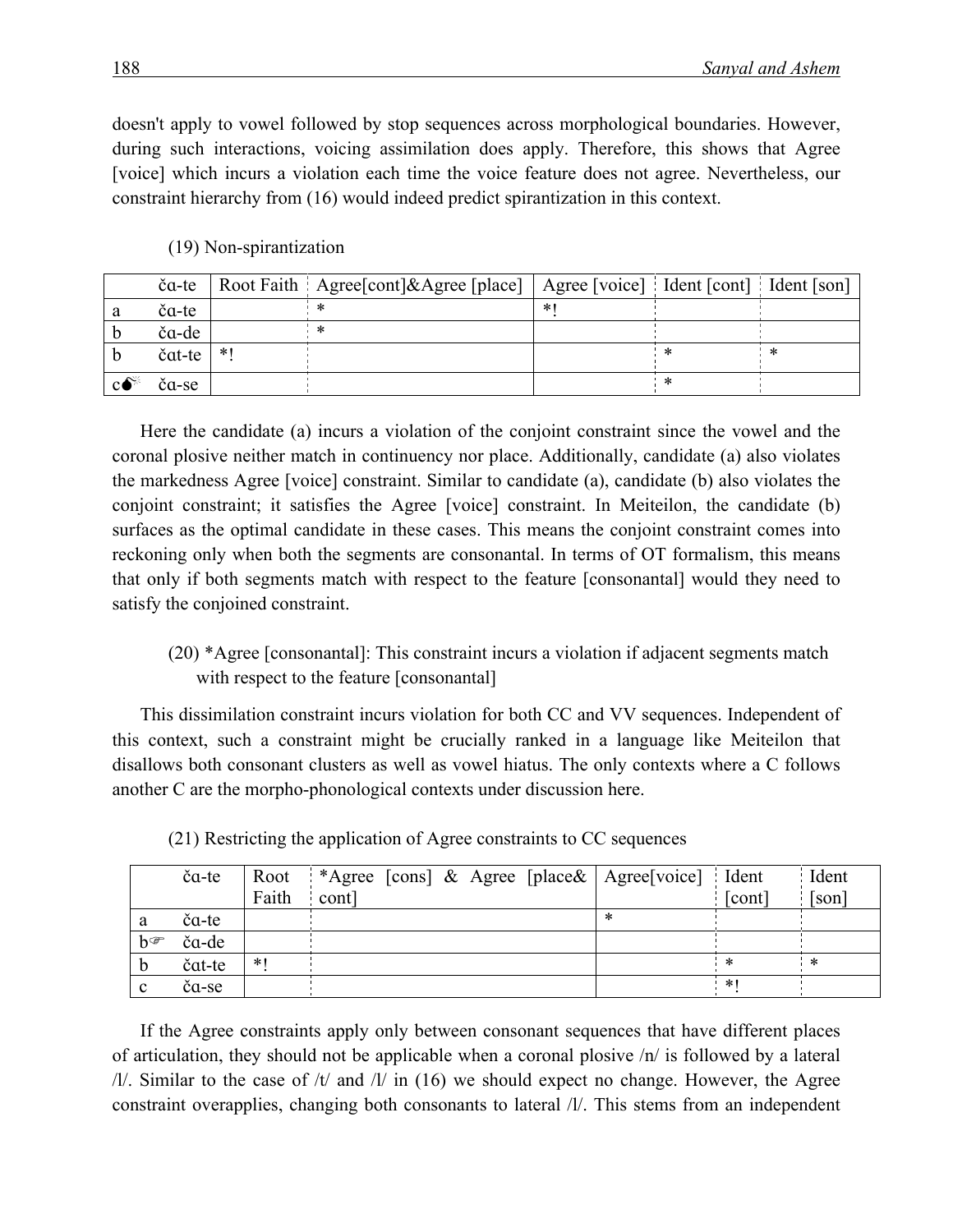well-formedness restriction in the language that states that if two adjacent consonantal segments match with each other with respect to [place] and [sonorancy] features, they should match for [continuency] as well. In OT formalism this would again entail two layers of constraint conjunction.

- (22) \*Agree [place & son]: This constraint incurs a violation iff both its constituent constraints \*Agree [place] and \*Agree [son] are simultaneously violated. Each of these constraints is violated iff the adjacent segments match for the features [place] and [sonorancy] respectively.
- (23) \*Agree [place  $\&$  son]  $\&$  Agree [cont]: This constraint incurs a violation iff both its contituent constraints \*Agree [place  $\&$  son] and Agree [cont] are simultaneously violated.

|             | nən-le | Anti-Ident | *Agree[son & place] & Agree | Root   | Ident  | Ident |
|-------------|--------|------------|-----------------------------|--------|--------|-------|
|             | nən-ne |            | [cont]                      | Faith  | [cont] | [son] |
| a           | nən-le |            | $*$ (                       |        |        |       |
|             | nən-ne |            |                             |        |        |       |
| b           | nən-ne | $*1$       |                             |        | *      | ∗     |
|             | nən-ne | $*1$       |                             |        |        |       |
| $\mathbf c$ | nəl-le |            |                             | $\ast$ | $\ast$ |       |
| ☞           | nən-ne |            |                             |        |        |       |

(24) Assmilation with a /n/ final stem

(25) Assimilation with a /l/ final stem

|               | nəl-le | Anti-Ident | *Agree[son & place] & Agree | Root   | Ident  | Ident  |
|---------------|--------|------------|-----------------------------|--------|--------|--------|
|               | nəl-ne |            | [cont]                      | Faith  | [cont] | [son]  |
| a             | nəl-le |            |                             |        |        |        |
|               | nəl-ne |            | $*1$                        |        |        |        |
| $\mathfrak b$ | nəl-le | $*1$       |                             |        | $\ast$ | $\ast$ |
|               | nəl-le | $*1$       |                             |        |        |        |
| $\mathbf c$   | nəl-le |            |                             | $\ast$ | $\ast$ |        |
| ☞             | nən-ne |            |                             |        |        |        |

Unlike the previous cases, this complex well-formedness constraint is ranked higher than the faithfulness constraint Root-faith. The result is that the /n/ final and /l/ final stems will give the exact same outputs when followed by /l/-initial or /n/-initial suffixes. Thus in morphologically inflected environments, the phonemes /l/ and /n/ lose their distinction in root final position. In contrast the suffix initial  $/l$  and  $/n$  retain their distinction due to the higher ranking of the Anti-Ident constraint.

To summarize our discussion in this section, we have shown that the morphophonemic alternation in the inflectional paradigm of verbs is restricted to the phonological environment of lateral-initial suffixes. This is the result of two different well-formedness restrictions in the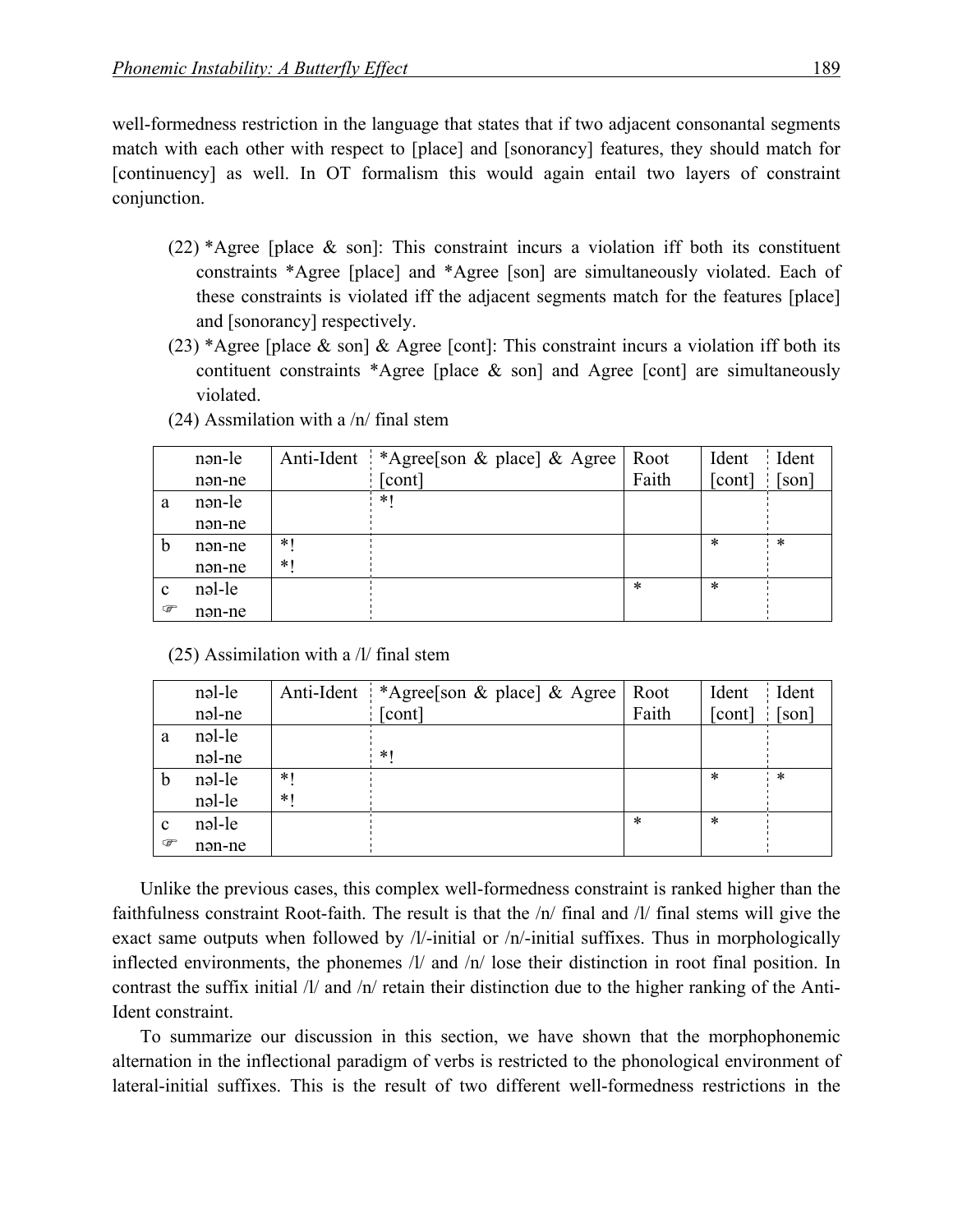language involving the constraint Agree [cont]. The constraint Agree [cont] becomes visible in the language while fulfilling the following two restrictions.

- If two adjacent segments match with respect to their value of the feature [consonantal], then they should either match in place of articulation or match in their value of the feature [continuency].
- If two adjacent segments match with respect to their value of the feature [place] and [sonorancy], then they should also match with respect to the feature [continuency].

The effect of these phonological well-formedness conditions is that in a large part of the vocabulary of Meiteilon the input lateral phoneme fails to correspond to a lateral output. While language learners would most probably posit an underlying lateral in those contexts, since they might prefer to keep the mental representation morphemes homogenous, they will also begin to associate higher degree of markedness with the lateral.

# **4 The Markedness of the Lateral**

If the proposal of the theory of *The Emergence of the Unmarked* (McCarthy and Prince, 1994) is a universal principle of language, language learners would interpret phonemes that emerge in marked domains after phonotactic processes as unmarked. Similarly, they might also interpret phonemes that fail to emerge in marked domains as more marked than others in the language. By this re-interpretation it is possible that the phoneme /l/ which was hitherto like any other phoneme is the language, has eventually come to gain the distinction of being more marked than others. Thus destabilized, certain speakers might posit a markedness constraint \*Lateral in the phonological grammar. Thus the lateral transforms from being the affected consonant to the morpho-phonological triggering environment. Each one of the processes in section (3) could then be simply motivated by using a constraint \*Lateral.

|                                    | nap-le |    |    | Anti-Ident *Lat   Ident [cont] Ident [son] |    |
|------------------------------------|--------|----|----|--------------------------------------------|----|
|                                    | nap-ne |    |    |                                            |    |
| a                                  | nap-le |    | *1 |                                            |    |
|                                    | nap-ne |    |    |                                            |    |
| h                                  | nap-ne | *1 |    | $\ast$                                     | *  |
|                                    | nəp-ne | *1 |    |                                            |    |
| $\mathbf{C}^{\mathcal{G}^{\!n}\!}$ | nap-pe |    |    | $\ast$                                     |    |
|                                    | nəp-ne |    |    |                                            |    |
| d                                  | nəp-e  |    |    | *                                          | *1 |
|                                    | nəp-ne |    |    |                                            |    |

(26) Re-analysis of labial stop final stems using \*Lateral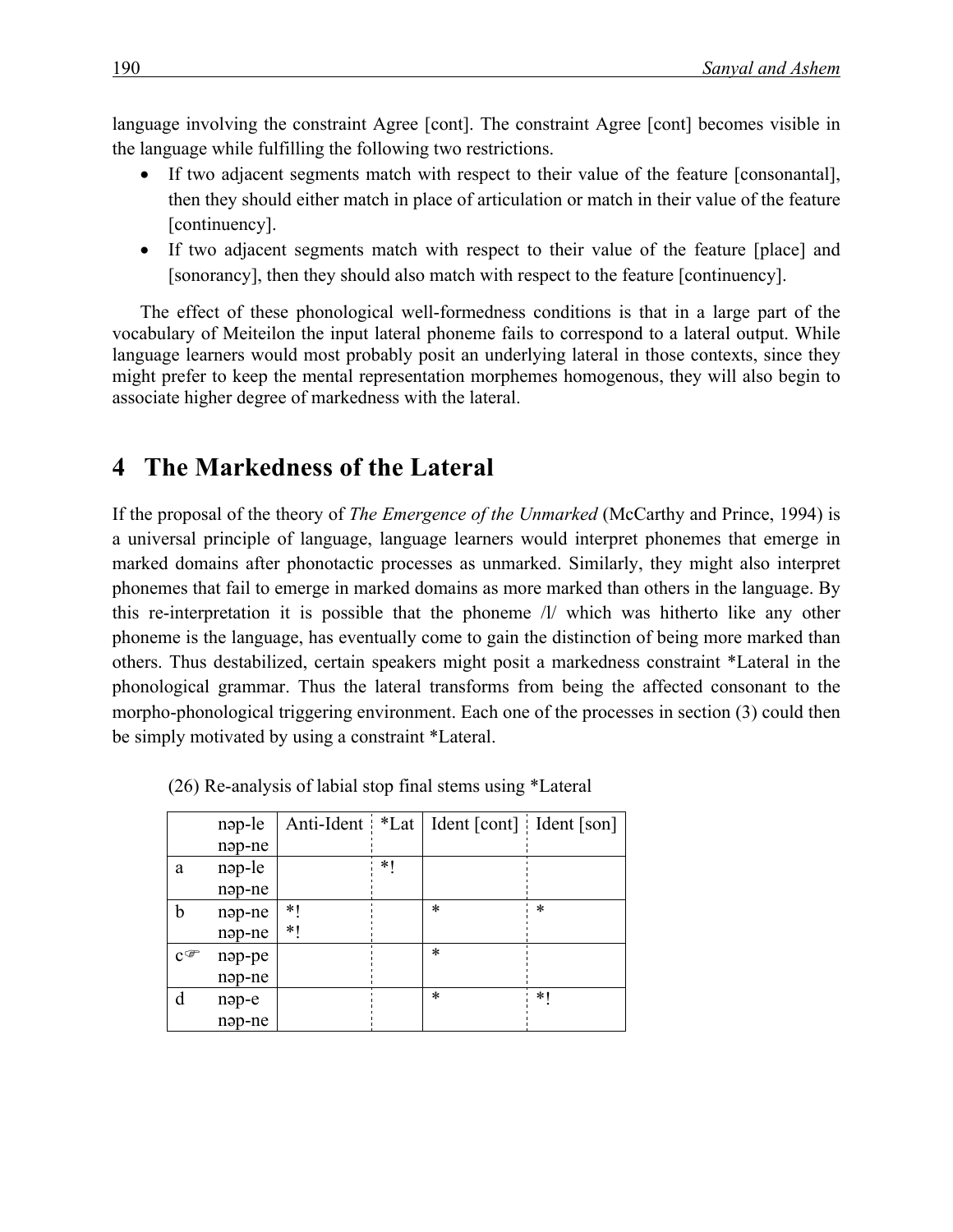| Input        | lak-le  | Anti-Ident *Lat |       | Ident [cont] Ident [son] |        |
|--------------|---------|-----------------|-------|--------------------------|--------|
|              | lak-ke  |                 |       |                          |        |
|              | lak-ne  |                 |       |                          |        |
| a            | lak-le  |                 | $*1$  |                          |        |
|              | lak-ke  |                 |       |                          |        |
|              | lak-ne  |                 |       |                          |        |
| b            | lak-ke  | *               |       | $\ast$                   | $\ast$ |
|              | lak-ke  | *               |       |                          |        |
|              | lak-ne  |                 |       |                          |        |
| $\mathbf c$  | lak-ne  | $*$             |       | $\ast$                   |        |
|              | lak-ke  |                 |       |                          |        |
|              | lak-ne  | *               |       |                          |        |
| $d^{\sigma}$ | $lak-e$ |                 |       | $\ast$                   | $\ast$ |
|              | lak-ke  |                 |       |                          |        |
|              | lak-ne  |                 |       |                          |        |
| e.           | lal-le  |                 | $**!$ | $\ast$                   | $\ast$ |
|              | lak-ke  |                 |       |                          |        |
|              | lak-ne  |                 |       |                          |        |

(27) Re-analysis of velar stop final stems using \*Lateral

Unlike the velar and labial stops, the coronal stops in Meiteilon are the only environment that allow the lateral to surface. This means the constraint \*Lateral will also be conditionally ranked high in conjunction with the markedness constraint Agree [place]. Only if a sequence of consonantal segments violates Agree [place] and \*Lateral simultaneously would such an output be blocked.

(28) Re-analysis of Coronal stop final stem using \*Lateral

|              | čət-le |       |     | Anti-Ident Root Faith Agree [place] & *Lat   Ident [cont] Ident [son] |        |        |
|--------------|--------|-------|-----|-----------------------------------------------------------------------|--------|--------|
|              | čət-te |       |     |                                                                       |        |        |
| a            | čət-le |       |     |                                                                       |        |        |
| ☞            | čət-te |       |     |                                                                       |        |        |
| $\mathbf b$  | čət-te | $*1$  |     |                                                                       | *      | $\ast$ |
|              | čət-te | $*$ ( |     |                                                                       |        |        |
| $\mathbf{c}$ | čəl-le |       | $*$ |                                                                       | $\ast$ |        |
|              | čət-te |       |     |                                                                       |        |        |
| d            | čət-e  |       |     |                                                                       | *      | $*1$   |
|              | čət-te |       |     |                                                                       |        |        |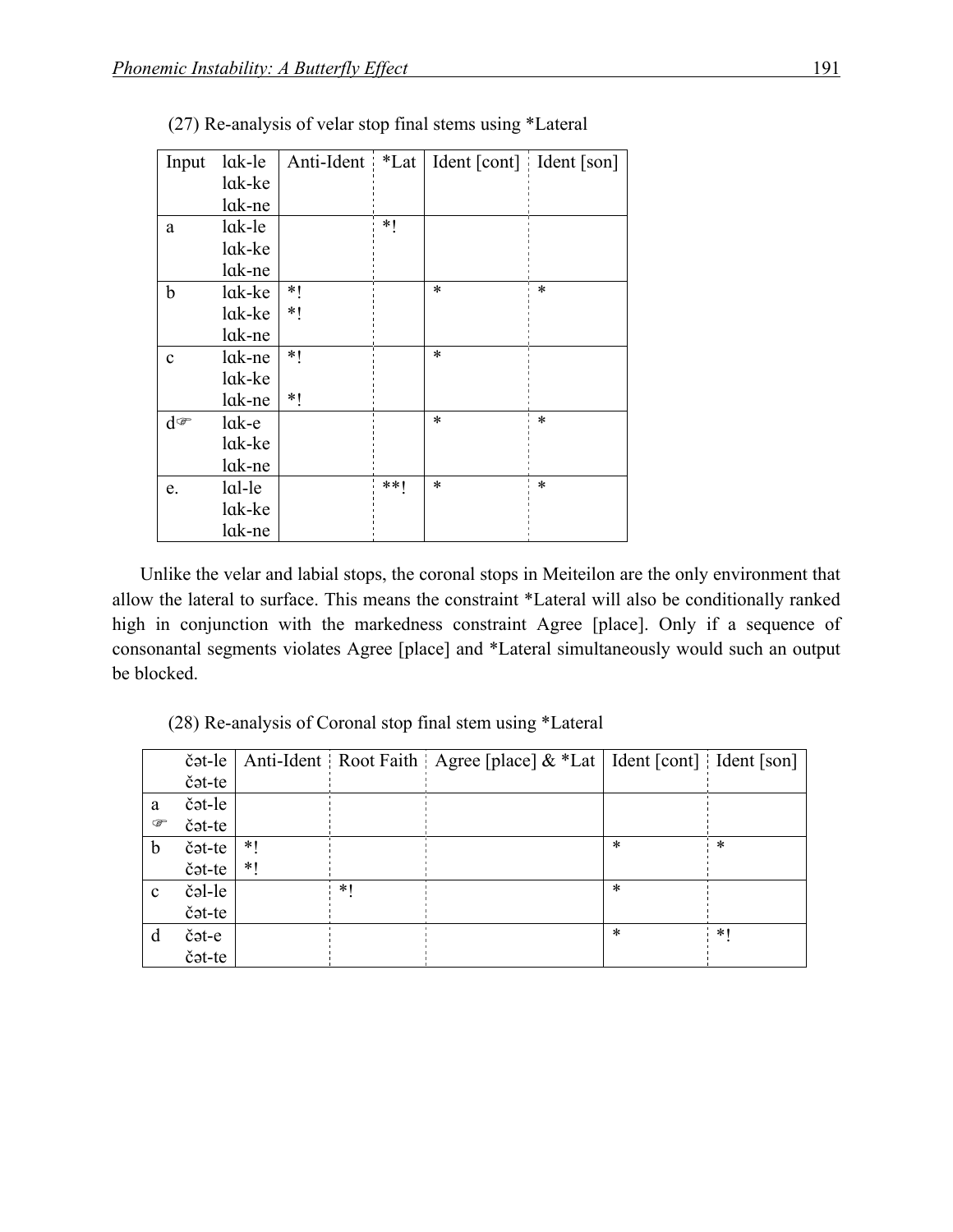## **5** Implications of the Promotion of \*Lateral

In Section (3), we have shown that it follows from the constraint hierarchy of the Meiteilon that the root final /l/ and /n/ distinction might be getting neutralized in morpho-phonologically derived environments where they are followed by suffixes that begin with either /n/ or /l/. However, these phonemes are expected to be distinct elsewhere in the language. A strong evidence for the \*Lateral re-analysis hypothesis comes from the fact that this /n/~/l/ neutralization is no longer restricted to the morpho-phonologically derived domain, but also manifests as free variation between  $\frac{1}{a}$  and  $\frac{1}{n}$  in both verbal and nominal roots.

(29)  $/l/\sim/n$  free variation

|                              | Nominal Roots   Verbal Roots                                                                         |  |
|------------------------------|------------------------------------------------------------------------------------------------------|--|
| $a \mid \text{lan/la}$ 'war' | $\ln 2 - \ln 1$ weigh                                                                                |  |
|                              | $b \mid \text{lin}/\text{li}1 \quad \text{'subset'} \mid \text{nan-}/\text{nal-} \quad \text{'rub'}$ |  |

The faithfulness constraint Root Faith incurs a violation each time the root undergoes any modification in its segments. Therefore, the free variation between /l/ and /n/ in the coda position would involve violation of Root Faith as well as the faithfulness constraint Ident [continuency] that distinguishes between /l/ and /n/. The markedness constraint \*Lat should be prominent enough to allow /l/ to vary in spite of incurring these violations.

The prosodic position of Coda is universally marked. Languages that allow coda consonants, like Meiteilon, have the markedness constraint \*Coda ranked low in the language. However, when this markedness constraint is conjoined with another markedness constraint \*Lat, the resultant conjoint constraint is ranked higher than either of the constituent constraints. In simple words, if having a lateral consonant is marked, then having a lateral consonant in the coda position is worse.

| lal               | 'war' | $\frac{1}{2}$ *Lat & *Coda IdentRoot $\frac{1}{2}$ *Lat Ident [cont] |     |       |      | $\cdots$ | $*C_{\Omega}$ da |
|-------------------|-------|----------------------------------------------------------------------|-----|-------|------|----------|------------------|
| $a^{\sigma}$      | lal   | ∗                                                                    |     | $***$ |      |          |                  |
|                   | nal   | ∗                                                                    | *   | ∗     | ∗    |          | ale.             |
| $C^{\mathcal{F}}$ | lɑn   |                                                                      |     | ∗     | ∗    |          | ∗                |
|                   | nan   |                                                                      | **1 |       | $**$ |          | ∗                |

(30) \*Lat & \*Coda unranked with respect to Ident Root

This constraint hierarchy gives us the additional prediction that by richness of base, if we assume the input for the word 'war' to be /lɑn/ then the output will be /lɑn/ and not /lɑl/.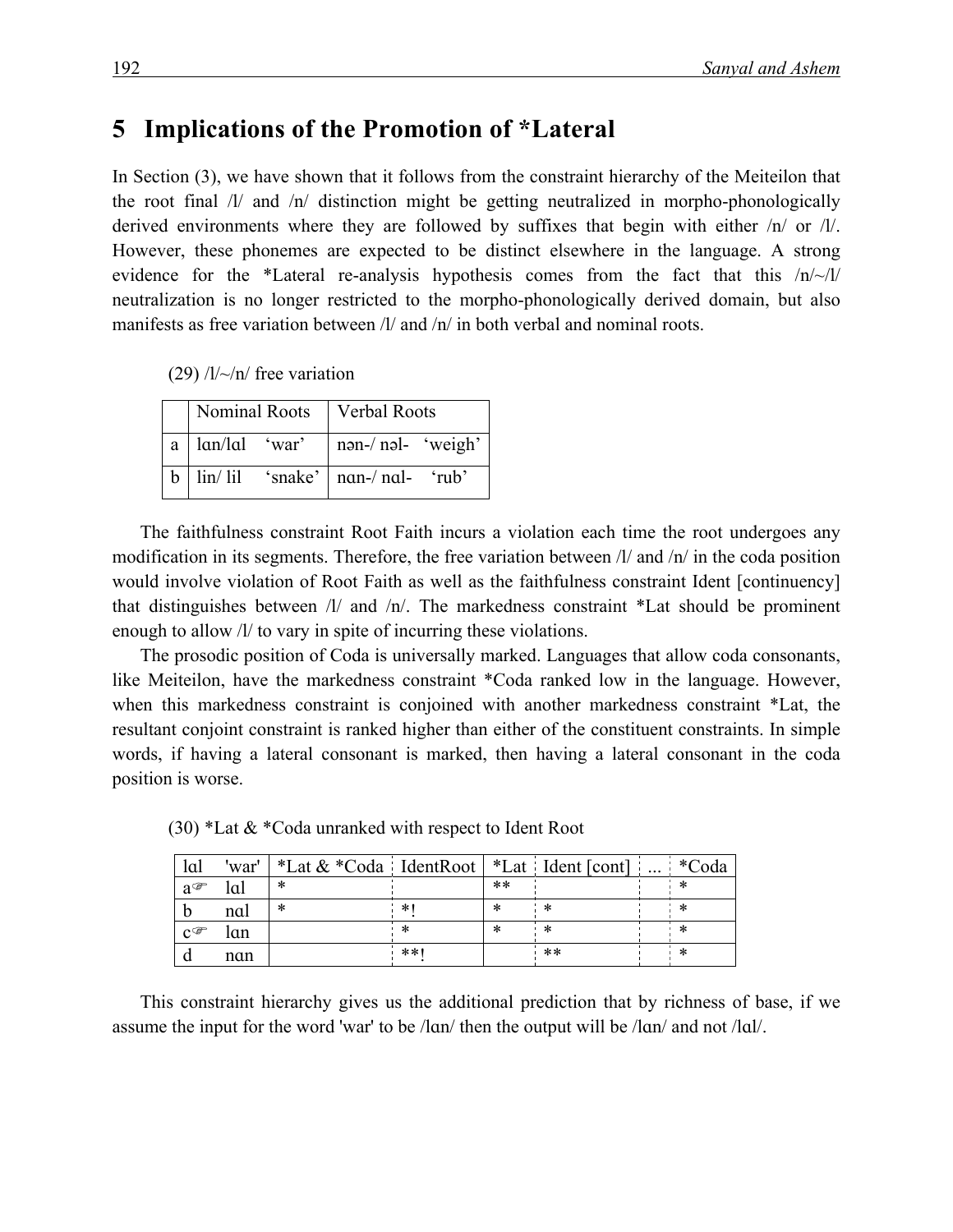| lan               | 'war' | *Lat $&$ *Coda IdentRoot   *Lat Ident [cont] |     |       |       | $\cdots$ | *Coda |
|-------------------|-------|----------------------------------------------|-----|-------|-------|----------|-------|
| a                 | lal   | ∗                                            | * ∖ | $***$ | *     |          |       |
|                   | nal   | *                                            | *'  |       |       |          |       |
| $C^{\mathcal{F}}$ | lan   |                                              |     | ж     |       |          |       |
|                   | nan   |                                              | **! |       | $***$ |          | ⋇     |

(31) No variation when input has nasal in the coda

This is borne out by the preference of the many native speakers who prefer to use a  $/n/$  rather than /l/ in the coda position. This preference is prominently visible in the use of English loan words that have a /l/ in the coda position.

(32) Replacement of /l/ with /n/in English loans

- a. /bin/ 'bill'
- b. /tebən/ 'table'
- c. /ikjɑmpən/ 'example'

# **6** Conclusion

When a certain sound is in contrastive distribution with other sounds, occurs in marked environments like inflectional suffixes, and is found in both onset and coda positions in a language, it is strange to think of such a phoneme as marked. Such is the case with the lateral phoneme /l/ in Meiteilon. To begin with, we knew that all the morpho-phonological processes in the language could be explained away easily if we assumed that the lateral phoneme was marked and the language was actively trying to avoid it from surfacing. However, such a conclusion was at complete odds with the distributional environments of /l/ in Meiteilon which suggested that the phoneme was unmarked.

This paper unravels the diachronic story behind this puzzle by showing that a host of wellformedness constraints that were enforcing phonological well-formedness at the marked boundary between two morphemes, inadvertently, ended up targeting the lateral /l/ as it happened to be the only [+continuent] consonant which occurred suffix initially. Eventually, later generations of Meiteilon speakers would have associated the vanishing lateral with lateral markedness. Once analyzed as marked, the markedness of the phoneme would not be restricted to the specific morphological environments where it originated, but would potentially spread to other parts of the lexicon as well. This is exactly what we find in the case of /n/~/l/ free variation in Meiteilon.

The phonemic instability hypothesis appears to be a plausible explanation to the behavior of the lateral phoneme in Meiteilon. However, it remains to be confirmed by historical linguists whether the  $/n \sim 1$  free variation is a relatively recent phenomenon in the language.